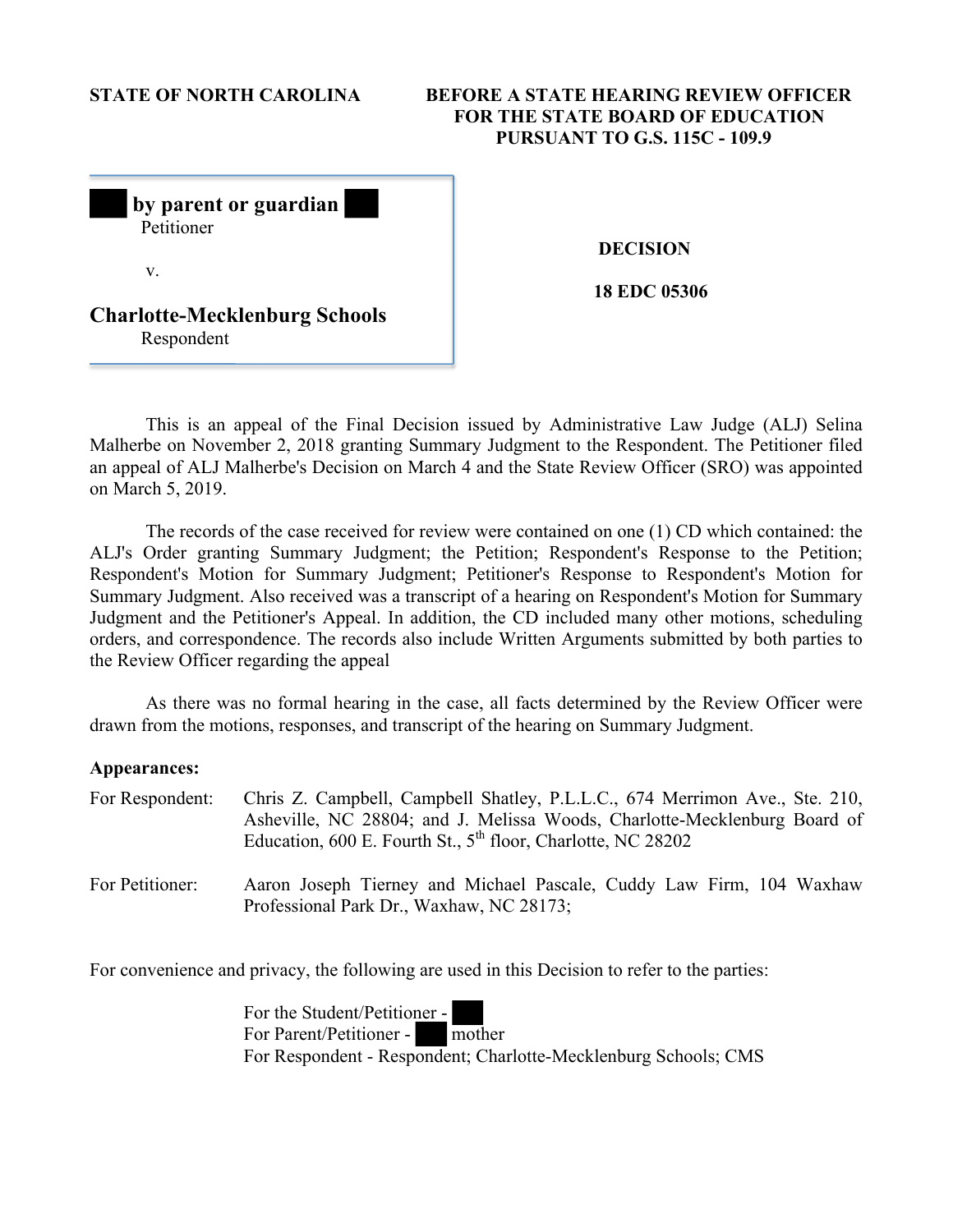## **WITNESSES** and **EXHIBITS**

There was no testimony of Witnesses nor were any Exhibits entered into the record.

## **STANDARD OF REVIEW**

The standard of review that must be used by the Review Officer for the State Board of Education is found in *Board of Education v. Rowley*, 458 U.S. 176 (1982). The Supreme Court held that due weight shall be given to the state administrative proceedings. In *Doyle v. Arlington County School Board*, 953 F.2d 100 (4th Cir. 1991), the Fourth Circuit explained *Rowley's* instruction that "due weight" be given to state administrative hearings. *Doyle* reviewed a product of Virginia's two-tiered administrative system. The court noted, "By statute and regulation the reviewing officer is required to make an independent decision . . .." *Doyle*, 953 F.2d at 104. The court held that in making an independent decision, the state's second-tier review officer must follow the "accepted norm of fact finding."

North Carolina's District Court Judge Osteen interpreted this requirement of *Rowley* and *Doyle*. *Wittenberg v. Winston-Salem/Forsyth County Board of Education*, *Memorandum Opinion and Order* 1:05CV818 (M.D.N.C. November 18, 2008) A State Review Officer (SRO) must follow the same requirements as the courts. The SRO must consider the findings of the ALJ as to be *prima facie* correct if they were regularly made.

### **ISSUES**

There were seven (7) claims in the Petition:

- 1. CMS dis-enrolled the student, changing her placement without first consulting the parent.
- 2. An online academy is not the least restrictive placement for the student.
- 3. CMS failed to identify the student as a child with a disability under the IDEA.
- 4. CMS failed to respond to the Parent's referral by evaluating the student.
- 5. CMS held a referral meeting at a time that was inconvenient for the parent.
- 6. CMS refused to create an IEP containing an appropriate educational program for the student.
- 7. CMS failed to respond to the request for independent evaluations.

## **FINDINGS and CONCLUSIONS**

## **As there was no formal hearing in the case, all facts were drawn from the motions, responses, and the transcript of the Hearing on the Motion for Summary Judgment.**

1. is a student enrolled in the Charlotte-Mecklenburg Schools. During the time of this case, was identified with a disability and being served by Section 504 Plan.

2. by her parent filed a Petition for a Due Process Hearing on August 28, 2018. ALJ Selina Malherbe was assigned to hear the case.

3. On January 11, 2019 the Respondent filed a Motion for Summary Judgment and a Memorandum in Support of the Motion. On January 22 the Petitioner filed a Response to Respondent's Motion for Summary Judgment. On January 23 a hearing was held on the Motion, with the ALJ issuing a Final Decision Granting Summary Judgment for the Respondent on February 18, 2019.

4. The Petitioner appealed the ALJ's Final Decision on March 4 and the State Review Officer was appointed to review the case on March 5, 2019.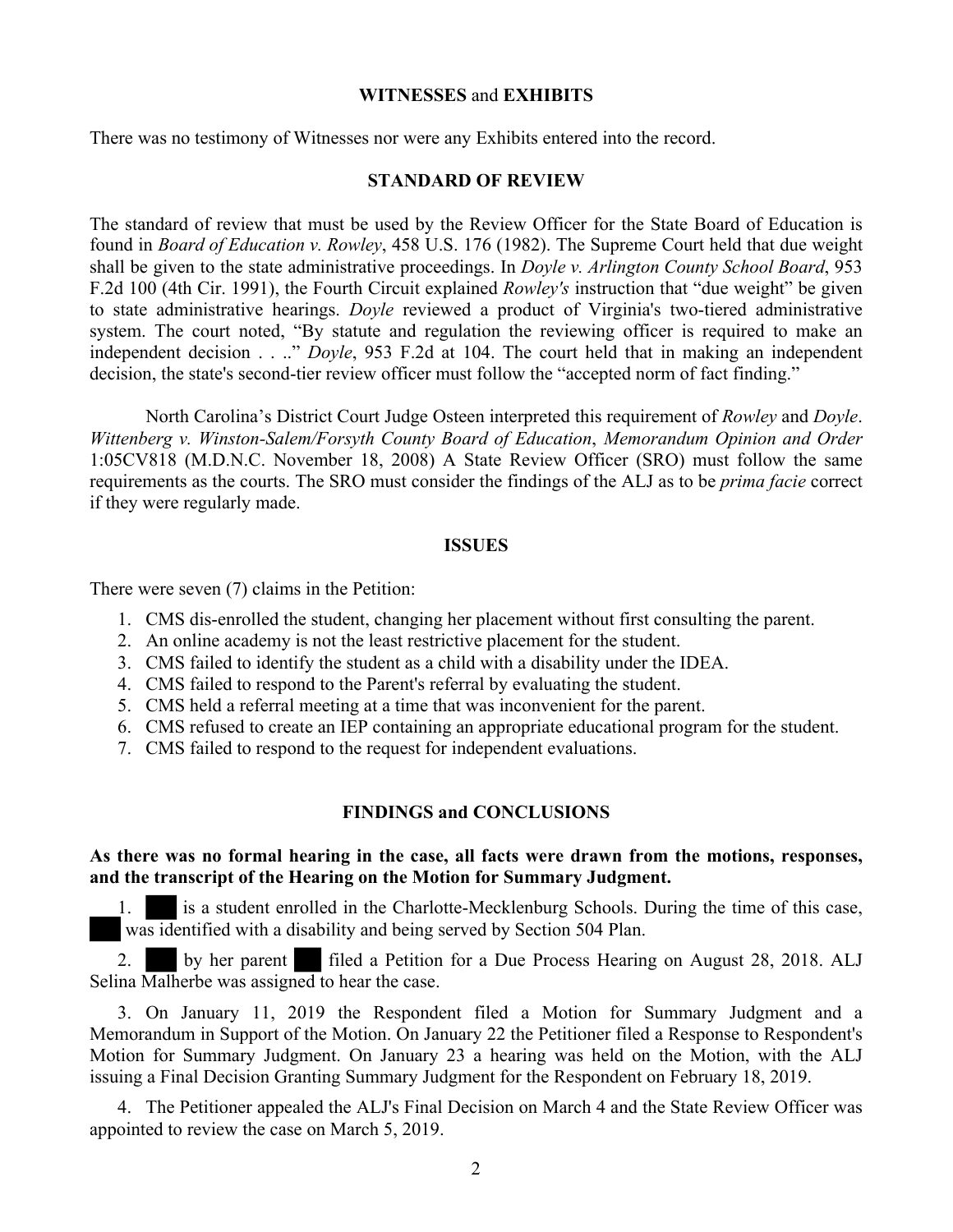5. The primary issue in this case is whether CMS should have identified as being eligible for services under IDEA, thus denying a Free Appropriate Public Education (FAPE).

6. The Respondent's Motion for Summary Judgment included affidavits from the school staff with accompanying exhibits. The Petitioner's Response included a single affidavit from the mother with accompanying exhibits. Both made arguments during the hearing on the Motion.

7. Following a hearing on the Motion for Summary Judgment, the ALJ found that the Respondent met its burden of demonstrating that there was no genuine issue of material fact regarding all seven (7) of Petitioner's claims.

8. The ALJ also found that the Petitioner had failed to produce a forecast of evidence through specific facts in the Petition to demonstrate that they could establish a prima facie case during a hearing. The Petition was composed primarily of allegations, disagreements and opinions that the ALJ found not sufficient to survive Summary Judgment.

9. The SRO agrees with most of the ALJ's Findings and Conclusions. Most of the Petition was composed of allegations, disagreements and opinions. The first two claims (Issues  $1 \& 2$ ) have no basis for being submitted. The Petitioner submitted no facts that CMS dis-enrolled the student. enrolled the student in the Academy during the summer of 2018. After discovering her error in making this choice, the student never attended the Academy. The mother brought the student back to CMS's school for the upcoming school year. The first two claims are not viable and the ALJ should have granted Summary Judgment regarding these claims.

10. The SRO disagrees with the ALJ on Issues 3, 4, & 6. The Petitioner did produce facts that s performance was declining. Although the Petition was not as complete as it could have been in presenting this information, there were facts presented that appeared to support the decline in performance during the school year 2017-18. In its own production of documents, CMS even clarified and supplemented Petitioner's information. (*See: Exhibit B of Affidavit of in the Motion for Summary Judgment.*) Interpreting these facts in a manner favorable to the Petitioner, this needs to be examined further.

11. The mother did refer for evaluation to determine if she was eligible to be provided special education under the provisions of IDEA. The SRO makes no finding regarding such eligibility, but the production of facts about the student's declining performance would be a forecast of evidence sufficient to deny the Motion for Summary Judgment regarding this issue.

12. The claims that the Respondent failed to evaluate and possibly identify as a child eligible to be served with an IEP should be decided in a due process hearing.

13. The ALJ correctly granted Summary Judgment on the claim that was prevented from participation in the referral hearing (Issue 5). The mother specifically refused to attend the scheduled meeting. There was no disagreement on this issue.

14. The ALJ correctly granted Summary Judgment on the claim that CMS refused to respond to the request for an independent evaluation (Issue 7). Under IDEA, an Independent Educational Evaluation (IEE) must be provided only after the parent disagrees with the school's evaluation. As there was no evaluation conducted by CMS prior to the submission of the Petition in this case, this claim does not support a legal claim for action. The proper claim, instead, was CMS's failure to perform its child find obligations as required by IDEA. 20 U.S.C.  $\S$ § 1401(3)(A), 1412(a)(3)(A)

15. The Petitioner, in Written Exceptions and Arguments submitted to the SRO on March 19, 2019, made extensive arguments regarding the requirement that CMS provide special education based on "peer-review research to the extent practicable," as required by 20 U.S.C. § 1414(d)(1)(A)(i)(IV). This claim fails because CMS had never identified as being eligible for special education and had not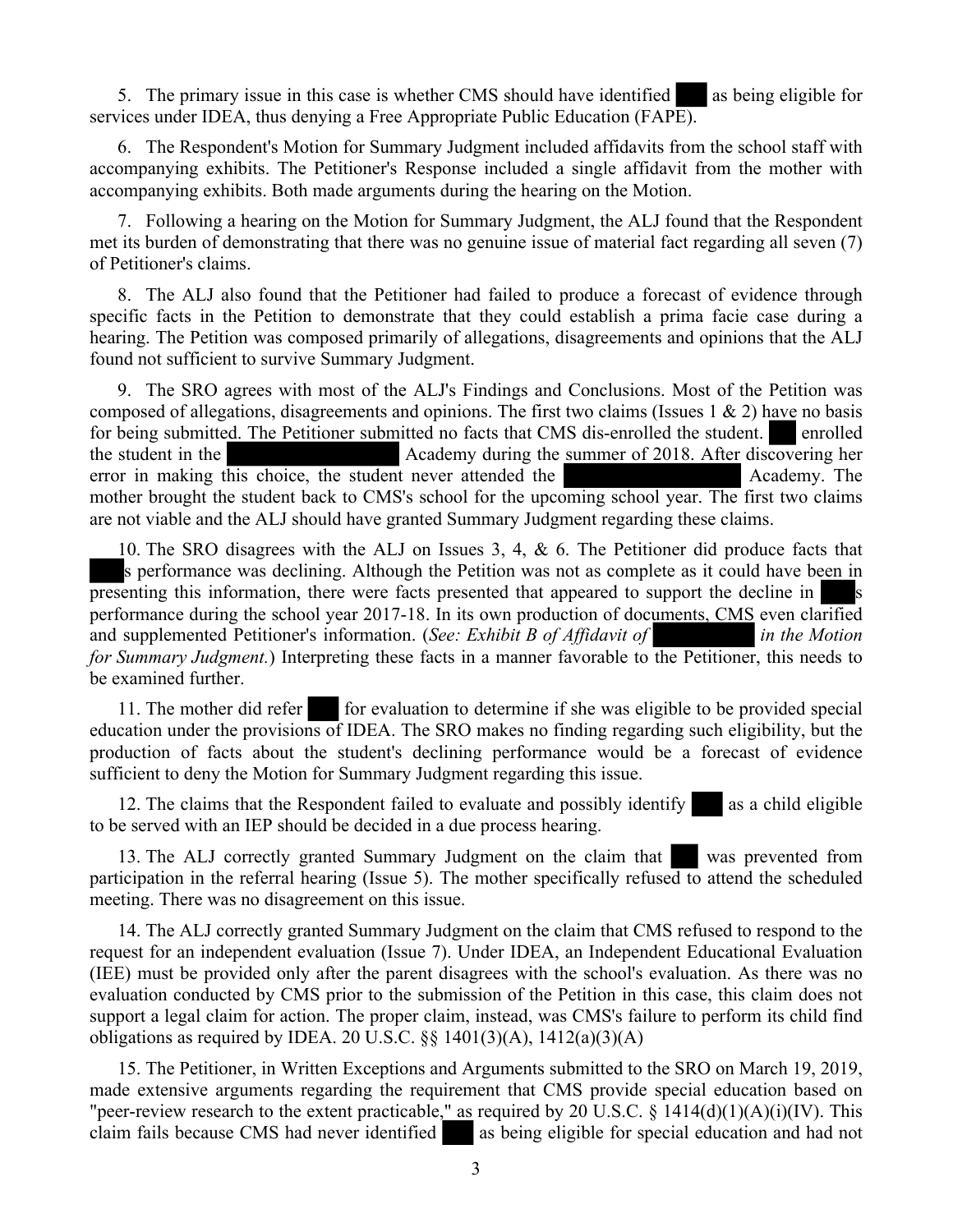provided special education to Also, this claim was not in the Petition and cannot survive a Motion for Summary Judgment.

16. In Written Exceptions and Arguments submitted to the SRO, the Petitioner made an attempt to introduce evidence, which the SRO will not consider. This is a review of the proceedings up to and through the Hearing on the Motion for Summary Judgment. The Petitioner had ample opportunity to present evidence to the ALJ.

17. Too many of the Petitioner's arguments are based on a faulty premise, that a due process hearing must take place. The Petitioner would then be able to present evidence and cross examine the CMS staff called upon to be witnesses. The Petitioner, however, must first survive a Motion for Summary Judgment. There is no guarantee that a filed Petition will ever make it to the due process hearing stage as envisioned by the framers of IDEA.

18. In the instant case, the SRO finds that the Petitioner did set forth specific facts with regard to s performance that shows that there is a genuine reason for holding a due process hearing with regards to claims 3, 4, & 6 in the Petition.

19. The records of the case have many references regarding the Respondent having initiated the evaluation process subsequent to the filing of the Petition and may currently have a program in place to appropriately serve If this is the situation, the parties are encouraged to resolve this case without resorting to the Hearing.

### **DECISION**

1. The Final Decision of ALJ Malherbe is upheld in part and reversed in part. Summary Judgment for the Respondent was proper for Issues 1, 2, 5 and 7. The Decision providing Summary Judgment for Respondent is reversed pertaining to Issues 3, 4 and 6.

2. The Petitioner did produce sufficient facts, when taken in a manner favorable to the Petitioner, would be a forecast of evidence sufficient to deny the Motion for Summary Judgment regarding Issues 3, 4 and 6.

3. This case is hereby remanded to the ALJ to proceed to the Hearing for a determination if was denied FAPE because of the Respondent's failure to evaluate her, and as a result, possibly identify her as child with a disability that would require that she be served with an appropriate IEP.

4. An alternative to the Hearing would be for the parties, with the ALJ's concurrence, to negotiate a settlement to resolve the case. This may be possible in light of the events that have taken place since the filing of the Petition. The case records have many references indicating that the Respondent has now undertaken the evaluation process.

This the  $27<sup>th</sup>$  day of March 2019

Joe D. Walters

 $\mathcal{U}_{\text{De}}$  D. Walters State Review Officer

#### **NOTICE**

Any party aggrieved by this Decision may institute a civil action in state court within 30 days after receipt of this Decision as provided in N.C.G.S. 115C-109.9 or file an action in federal court within 90 days as provided in 20 U.S.C. §1415.